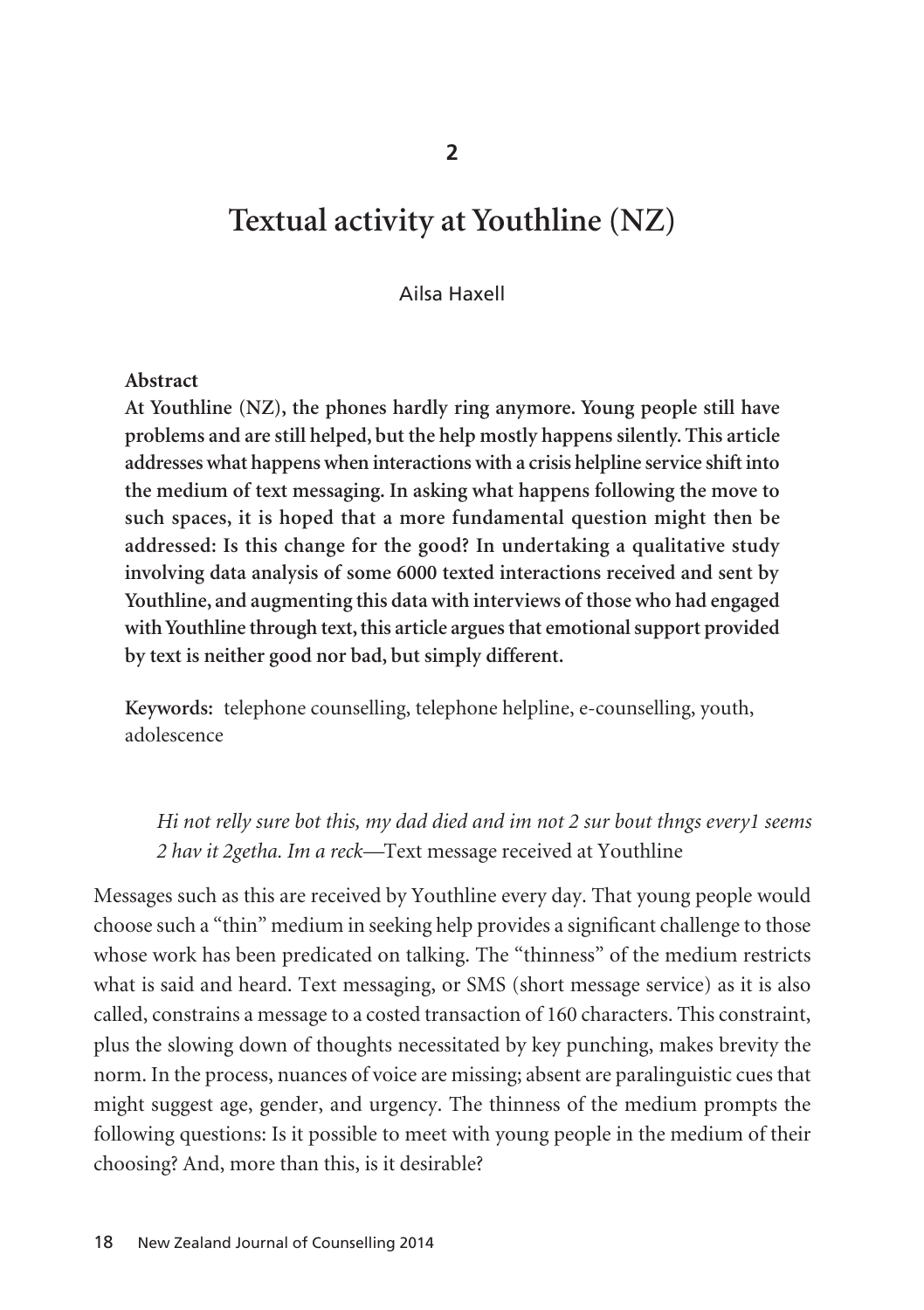An additional challenge is the association of technology with things viewed as cold and detached (Pols & Moser, 2009). Telephone counselling, however, has been demonstrated to be an effective medium for counselling young people (see, for example, Christogiorgosa et al., 2010), as has text-based counselling in the form of instant messaging (see, for example, King et al., 2006). There is, then, nothing inherent in the use of technology that should position counselling mediated by technology as the antithesis of warmth or presence, nor as a barrier to an effective therapeutic relationship.

That there is no evidence base for a text-based helpline produces tensions for reflective practitioners as well as for funding bodies, and is particularly important given Youthline's status as a Charitable Trust: no one wants to be involved with a service that is perceived as risky or potentially harmful. On the other hand, and as will be shown here, not providing a relationship in the medium of choice can also be risky. This study therefore has begun to address the evidence base gap, opening up a space inside which novel practice might be discussed.

#### **Negotiating the research space**

Youthline (NZ) has been providing a text-based helpline since 2004. While it was initiated to provide a portal to the organisation's phone work and face-to-face counselling services, its popularity is such that Youthline is now receiving more than 32,000 text messages a month (Youthline, 2013). The helpline and text service is staffed by volunteers whose training includes 120 hours of personal development and basic counselling skills. A further 35 hours is then spent in transition, involving a mentored relationship for all work undertaken on the helpline and texting service. When assessed as ready to work independently, these volunteers staff the helpline service. Their work is supported by fortnightly supervision sessions and further training forums on topics such as youth law, anger management, gender identity, building youth resilience, and cultural awareness.

Supporting young people in a different way remains challenging. Relating in a way that they value has required a shift in orientation toward spaces in which young people feel comfortable but in which those who are providing a service may not. The research reported on here tells of some of the adaptations required. This research reports on an analysis of 6000 text messages—digital traces sent and received by Youthline. In addition are the stories told of two young people who had used the texting service. The number of clients who volunteered to take part in the study was small despite the research being publicised in the *New Zealand Herald*, a national magazine for youth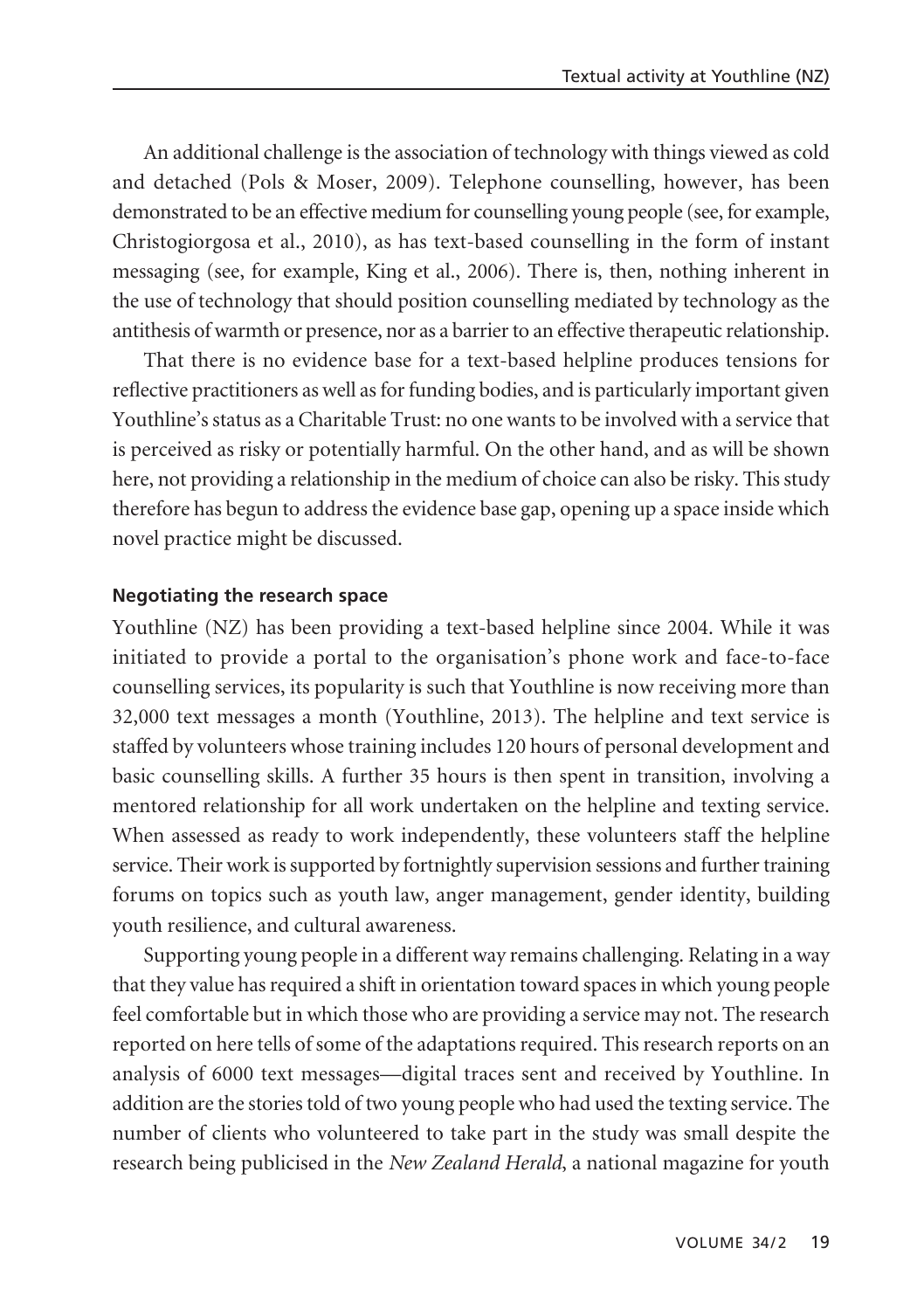(*RipItUp*), and on Youthline's website. In researching the use of the texting service, a non-intrusive approach was taken. Contacting those who had used the service was rejected because of Youthline's ethos of not initiating contact with clients except in cases of imminent crisis. The two young women who had made use of the service are obviously not a representative sample; their stories are placed alongside the data gathered from the digital traces, adding a richer understanding of the value some young people place on this texting experience.

Youthline has consented to being named in this article. In line with New Zealand Health Research Council guidance, ethical consent was not obtained for the data analysis involving de-identified records. For those interviewed, consent was obtained directly from participants. Ethical approval for the study was obtained through the Auckland University of Technology Ethics Committee, and the Deakin University Human Research Ethics Committee.

## **Background**

Texting, at least in these times, and at least for young people in New Zealand, has become the most common way of reaching out to others when at a distance: 96% of young people own their own phones; of those with mobile phones, 85% text every day (Office of Film and Literature Classification and UMR Research, 2010). That young people might then apply texting to other interactions, where previously a phone call would have been made, might have been anticipated. However, that texting would lead to the near silencing of the helpline's service was something no one saw coming.

To appreciate the challenge faced by Youthline requires a step back in time to 2004. Youthline Auckland had been the recipient of a Christmas present, a personal digital assistant (PDA). This handheld device made the sending and receiving of text messages possible. The text service began as a stepping stone, or portal. Envisaged was a means through which young people might text in and be told of services available. However, texting rapidly grew and has become the substantive work of this helpline, with 385,000 texts being received annually compared with 48,000 helpline calls (Youthline, 2013).

When text messages are received by Youthline, an individualised response acknowledges the message as having been received and this response also includes reference to the content or feelings disclosed:

*Hi there, sounds bit rough 4 u right now. Since there r thngs ur wanting 2 get clearer about, u culd call us free @ YL 0800211211 to tlk it through.—*An example of a first text response sent by Youthline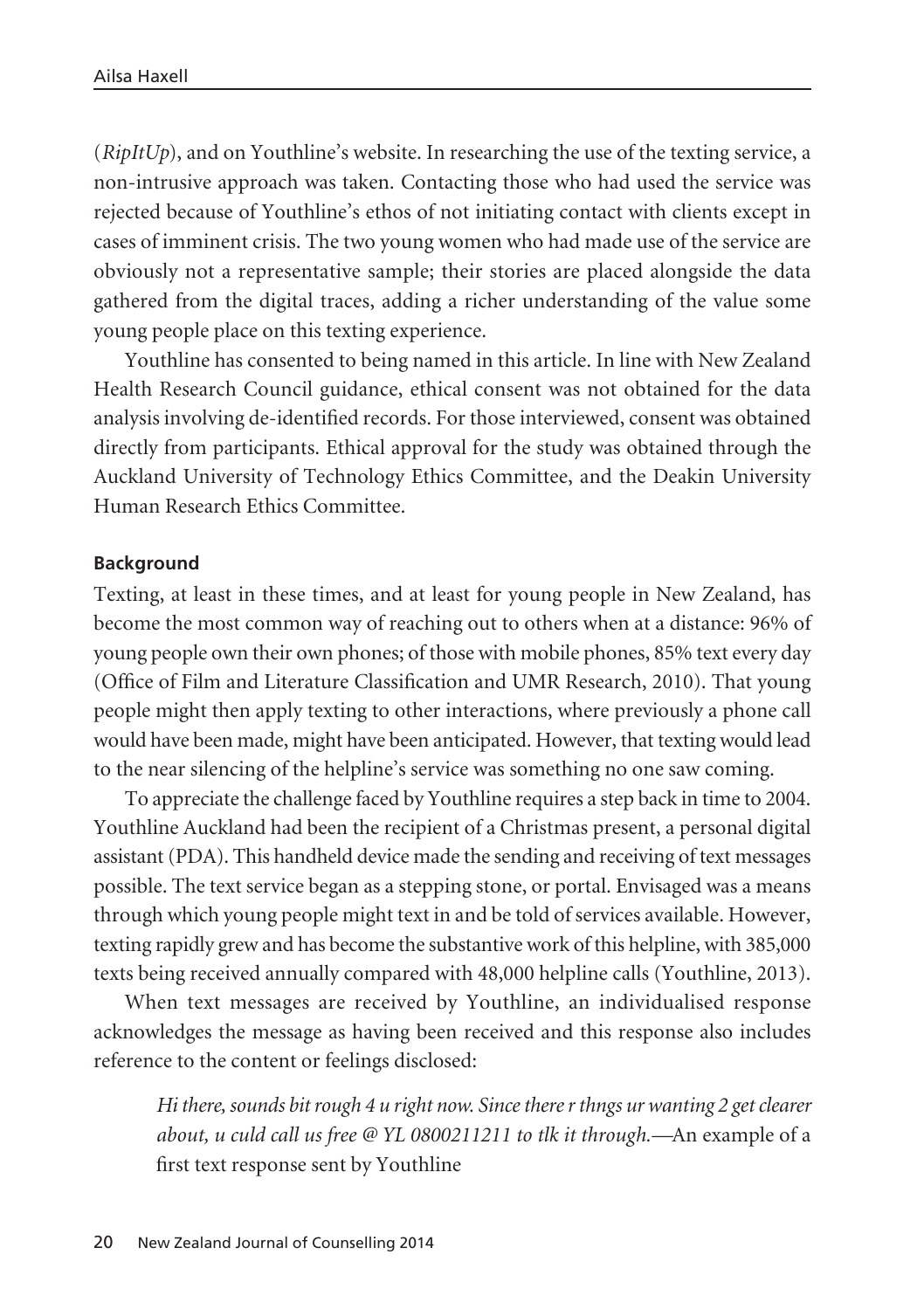While encouragement is provided for the person to call or make an appointment, young people have typically rejected this option. This seems to reflect the fact that, at least for young people, asking for help is difficult, and asking for help first via a textbased medium and then having to call back is perhaps doubly so. Those making use of the text medium did not tend to call back; cross-referencing to phone calls received demonstrated that those who texted used different phone numbers from those who called. Across 2005 and 2006, 20% of all text messages received were asking that the service be provided by text, and in many instances they were also providing reasons for not wanting to, or not being able to, take up other options. Figure 1 shows examples of such text messages.

| Can u plz jst txt me s0 i d0nt feel al0ne                          |
|--------------------------------------------------------------------|
| I cnt ring u coz im stil on the bus                                |
| Im sori i dnt thnk i cn cal. i jst feel 2 stupid to talk           |
| Kn i txt im a byt shy n da fne                                     |
| Cn I jus txt cos I don wanna b heard I cnt talk wen I cry          |
| If I wanted to effing talk I would have effing rung!               |
| I rang b4 but got some1 unusually happy. Can we just txt?          |
| I'm at boarding school. We aren't allowed to talk after lights out |
| Um i dnt lik to tlk on phnes cause ma dad will give me a hiding    |
| Mobile phone calls don't work here                                 |

**Figure 1:** Samples of text messages received by Youthline requesting a service by text.

When Youthline's texting service migrated from the PDA to computer screens for ease of reading and responding, the screen portrayal of text messages provided a persuasive message for the organisation. On every screen, the volunteers staffing the helpline were faced with multiple statements from young people saying they would rather text. The digital traces provided undeniable evidence of young people reaching out and wanting to be responded to in the medium of their choice.

In electing to provide a portal whereby young people might enter into counselling, what those on the helpline became increasingly aware of was that young people wanted to connect by text. Working from a client-centred and non-directive Rogerian tradition,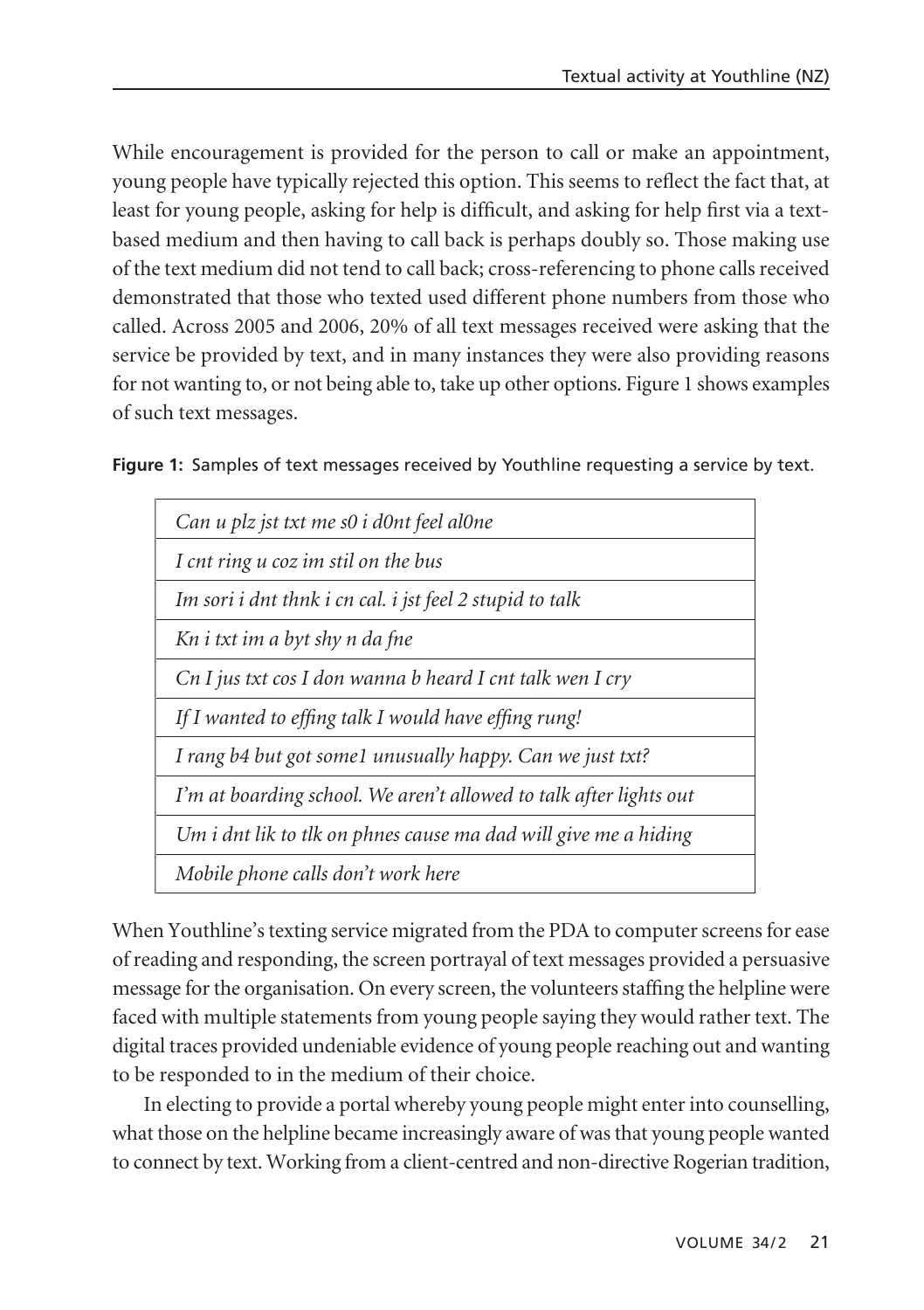a stance of knowing what would best suit others was untenable. In not wanting to appear patronising in suggesting that the organisation knew better than the young people themselves regarding what was or wasn't possible, there was also awareness that what was or wasn't possible in moving into this medium was not known.

In not wanting to do harm, consideration was given to the constraints imposed by the small and silent screen space of SMS texting: too little information might be available and the situation might be misread. In not wanting to do harm, there was also a counterweight of risk to a population of young people who, on reaching out, might not be helped otherwise. Not knowing how to provide a service by text risked not providing a service at all to some people.

This dilemma is demonstrated in the story shared by a young person who had attempted to use the text helpline. Jasmine (a pseudonym) had left home late at night after a fight with her mother over her boyfriend. Her story involved being in a remote part of New Zealand where there was no street lighting, the houses were few and far between, and it was a region in which the cellular network could best be described as patchy. In this environment a text message could often get through when a phone call could not. In being referred back to calling the free helpline, Jasmine described having to defend herself and her preference. In reaching out for help, she said, "I felt I had done something wrong." In being told to call, her own wisdom was denied. This was the story of a 12-year-old girl who on reaching out and contacting the service had felt worse for the experience. While there are risks in responding to small amounts of information, greater risk was identified in the service not being accessible at least to some unless the text service was expanded.

The work of this organisation is therefore shown as growing from a positive intention of doing less harm and more good. While these aspirations might be contested in terms of how they are applied, the motivation is not. Good intentions, though, are not enough. The question of whether skills associated with emotional support, guidance, and counselling might translate into a texted (SMS) form is therefore explored here. This is undertaken by addressing the concerns of a working alliance (Wampold, 2010) and returning to the seminal work of Rogers (1957) regarding the necessary and sufficient conditions of the therapeutic relationship.

#### **Translations of a text medium**

## *The working alliance*

While there are many approaches to being therapeutic, the working alliance is the one considered to be the major determinant of what is effective (Wampold, 2010). This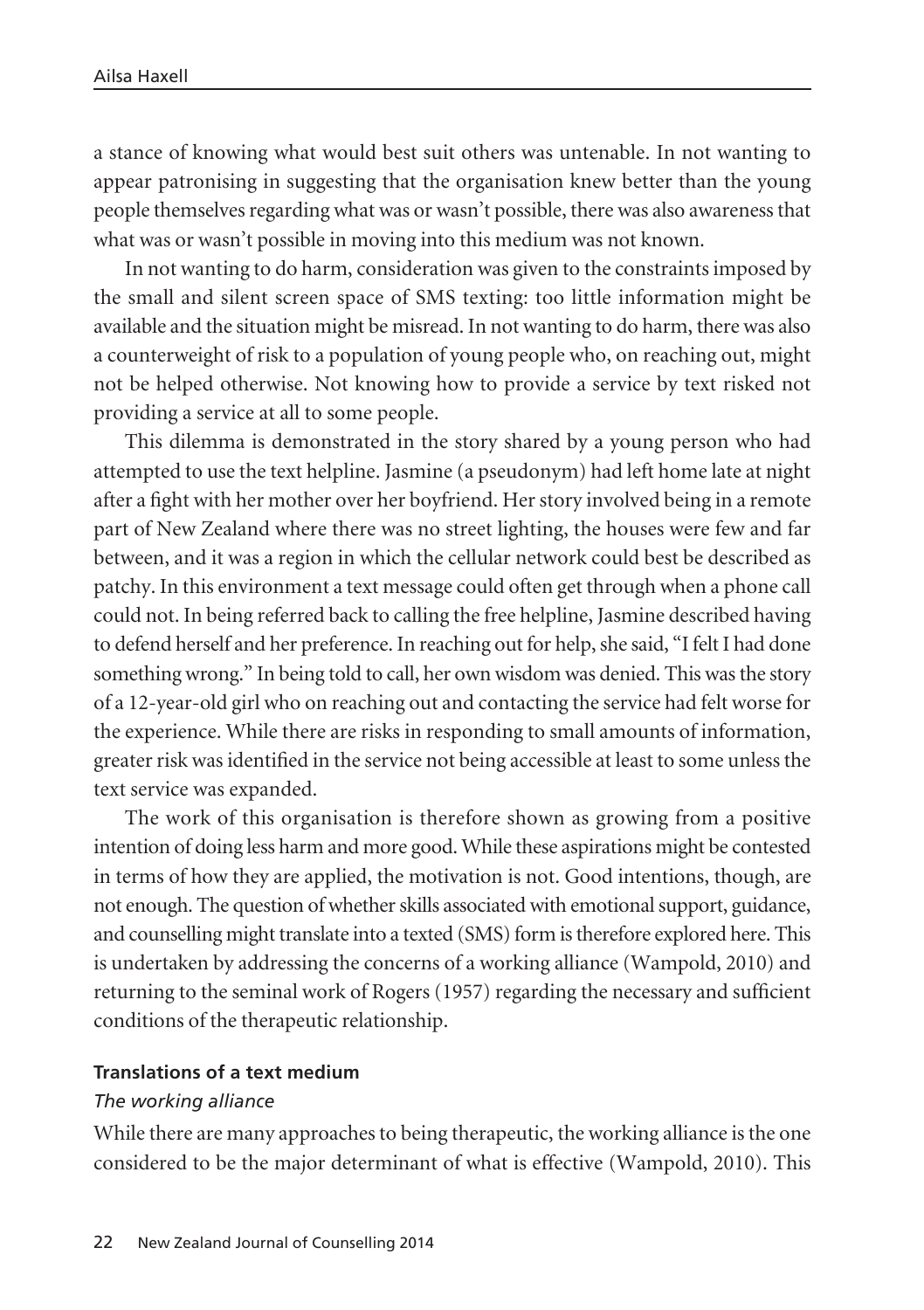working alliance, as discussed by Hanley (2009), involves a collaborative space entered into with the hope of creating change. Just how this alliance is developed involves more than the emotional climate of such a space; it also involves the form in which such encounters occur. That an effective working alliance can be technologically mediated has been shown in telephone counselling (Reece, Conoley, & Brossart, 2002) and within online counselling spaces (Cook & Doyle, 2002; Reynolds, Stiles, & Grohol, 2006). With regard to working with young people specifically, and within a textually mediated online chat space, the factors they most commonly identified as being particularly important included privacy and the sense of feeling that they were in an emotionally safe space (King et al., 2006). Hanley (2009) suggests that concerns for privacy and safety are associated with the power dynamics of the relationship. It is likely that young people find text messaging an attractive option when seeking emotional support for several reasons: they have ownership of the medium through which the working alliance is established; their anonymity might be enhanced by the fact that they are neither visible nor audible; and the medium of texting provides a reflective space in which they can consider and reconsider what they write.

## *The therapeutic relationship: Necessary and sufficient conditions*

The skills base of this organisation developed out of a Rogerian client-centred tradition. Inside of a Rogerian approach, the necessary and sufficient conditions of the therapeutic relationship are empathy, unconditional positive regard, and congruence (Rogers, 1957). While there has been considerable debate over time as to whether or not these core conditions are "necessary and sufficient," there is nonetheless general agreement that they are at least highly desirable (Kirschenbaum & Jourdan, 2005). *Empathy:* The presence of empathy has historically been mapped in the transcripts of Rogers' own case notes. Of interest to this investigation was the brevity of his responses in many examples, with the talking space being primarily occupied by the client. Mallen, Vogel, and Rochlen (2005) noted that research into the experiences of empathy online is minimal; for SMS text-based counselling, the research evidence is nonexistent. With regard to the digital traces of Youthline's conversations with young people, a four-point empathy table (see over) was used to identify whether empathy could be identified as having been present.

Empathy was seen to be present in almost all of the texted conversations between Youthline and those who initiated contact. In acknowledging feelings, empathy can be seen as being present at least at a beginning level. In the following story from Megalyn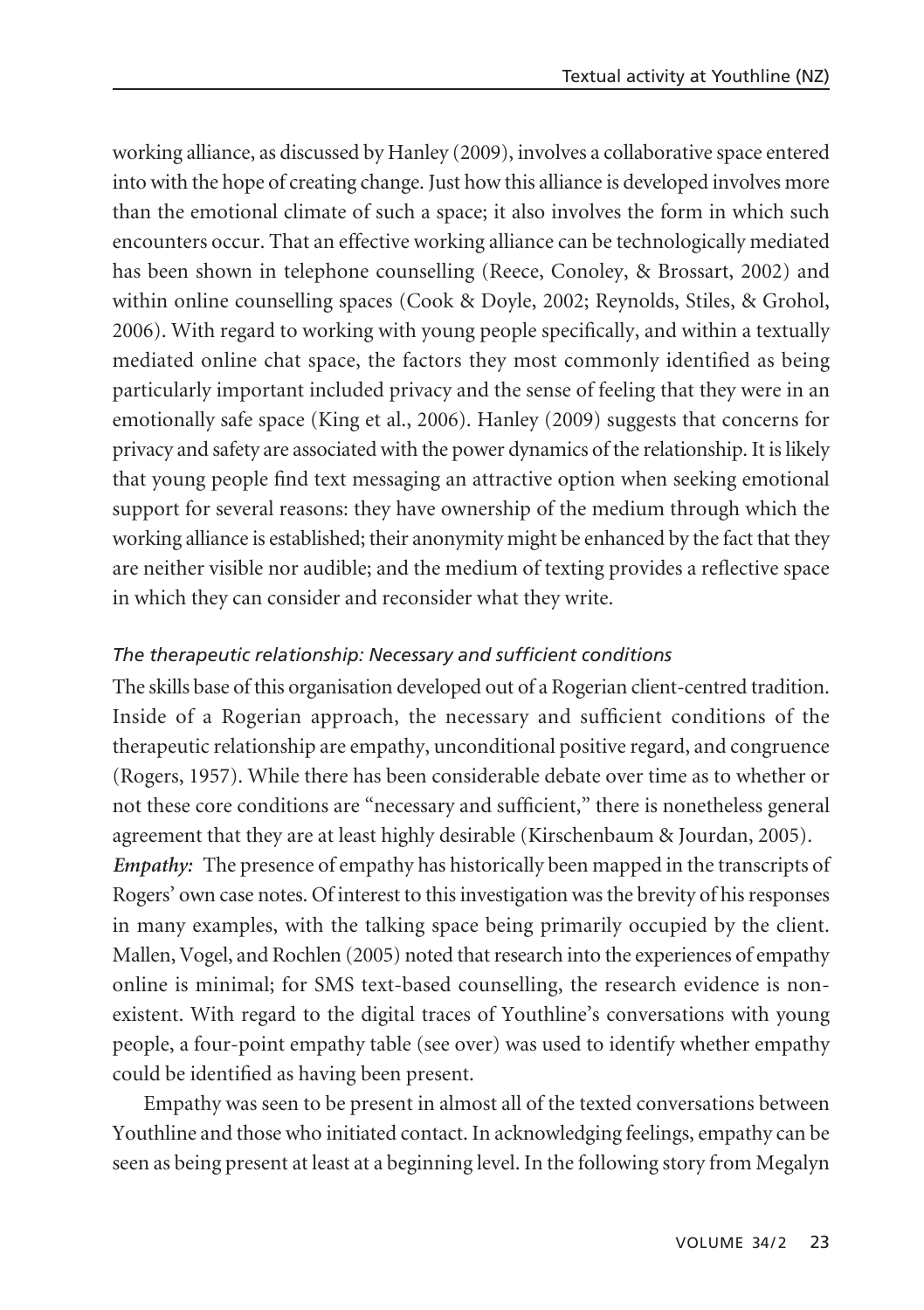**Table 1.** Four-point empathy scale (Mearns, Thorne, & McLeod, 2013).

**Level 0:** This is a response that shows no evidence of understanding of the client's expressed feelings, or perhaps a judgemental response, advice giving, hurtful, or rejecting.

**Level 1:** This response shows a partial understanding of those feelings and responses that are very much on the surface for the client. Sometimes this level of empathy is called subtractive in the sense that the listener has lost something of the client's experience in the response she has given.

**Level 2:** In this response the listener is showing an understanding of the feelings and thoughts that the client has been expressing. This level is sometimes called accurate empathy.

**Level 3:** This response shows a level of understanding of the client beyond the level of the client's present expression. As well as communicating comprehension of the surface feelings and responses of the client, the listener is showing an understanding that there are also underlying feelings. This is sometimes called additive empathy because it is adding something to the client's present expression, but is more commonly referred to as a depth reflection.

(a pseudonym), empathy is not only seen to be present but was present to a deeper level than might have been appreciated by a text-based analysis.

*I texted Youthline months ago. And I didn't delete them; I looked at them even the next day. They're still there. I wanted to keep them; getting them felt extremely good. There were about six messages back and forth. Even though my old phone broke, I know they are still on my SIM card so they're still there…The best message I still remember getting, it wasn't a suggestion, though it was good to get some of those too. That's why I haven't cleared them off; they might be useful again.* 

*But one text message really triggered me. I started bawling my eyes out as each feeling welled up. I felt understood.* 

*The best message was connected to how I felt; you feel the support coming is concrete; it wasn't a suggestion, it was affirming of me.*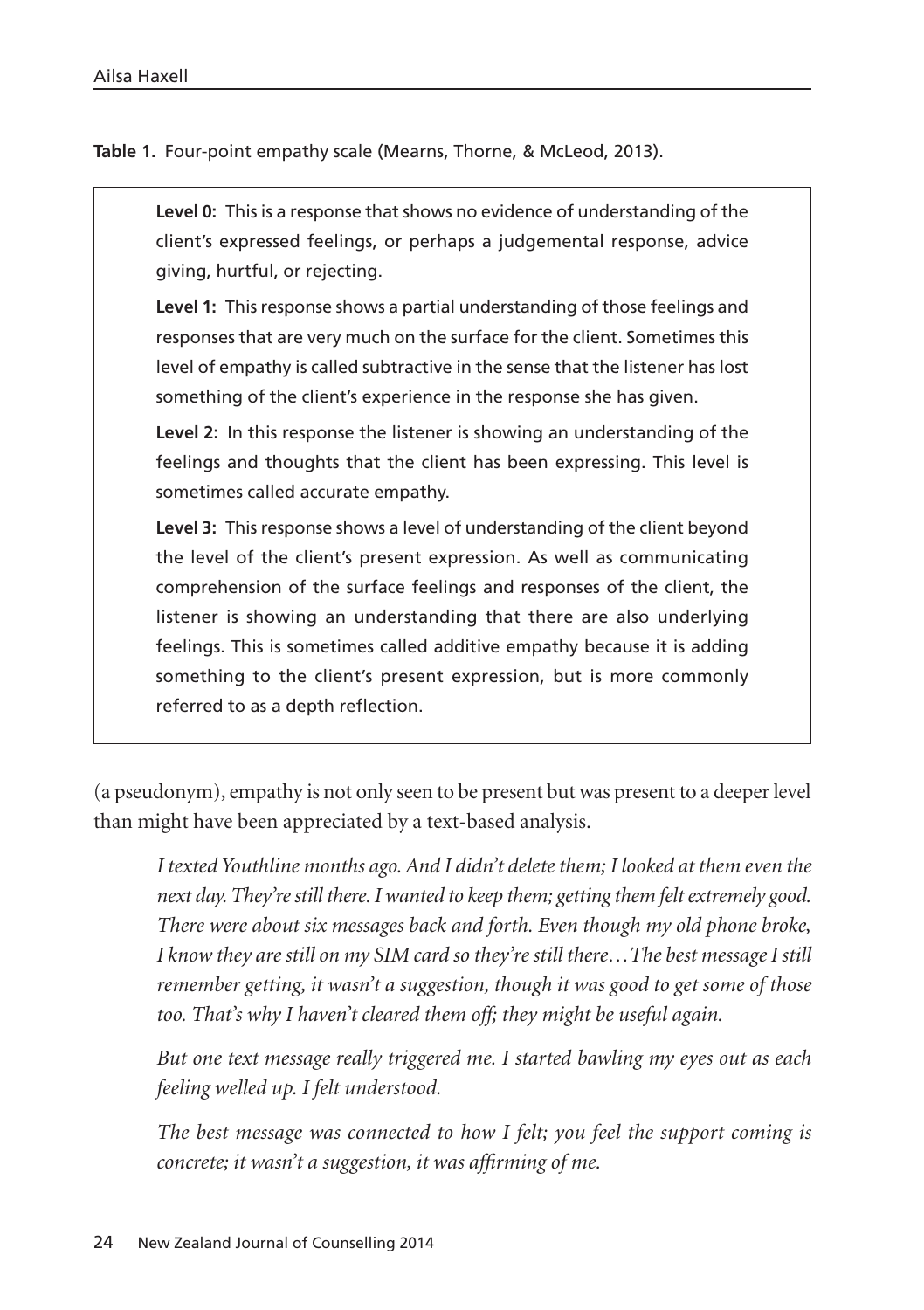Reviewing this transcript, accurate empathy (level 2) is clearly evident. Megalyn comments on having felt understood. In addition she describes feeling supported to the extent that further feelings were given expression. This could be read as additive empathy (level 3). Of further interest is that she felt so affirmed that she kept the messages received as a talisman to what had felt good.

While texting is sometimes positioned as providing an avoidance of things emotional (see, for example, Turkle, 2011), the experience at Youthline is that it may also provide a space where things emotional might be expressed safely. It seems paradoxical, but as the following example shows, texting may actually increase the information shared because the conversation is held in a space that mitigates embarrassment.

- **Client:** *Hi not relly sure bot this, my dad died and im not 2 sur bout thngs every1 seems 2 hav it 2getha. Im a reck*
- **Youthline:** *snds like ur gng thru a tuff time at the momnt. Sorry 2 hear tht ur feeln tht evry1 else seems 2 b copin, xcpt fr u*
- **Client:** *Seems tht way,they al hav it 2getha and i js cant stop crying. Snds stupid I kno*
- **Youthline:** *Its ok 2 cry n be sad abt losin ur dad. Ppl r all differnt wif ways they react*
- **Client:** *I dnt knw. Mayb I jst bein silli I dnt even knw why I txt ths, u cnt chnge anythn*
- **Youthline:** *We cnt change it, but we can offr supprt n b here to txt n tlk 2.*
- **Client:** *Crazy he was sick 4 2yrs, u wld thnk Id get used 2 the idea I knew it was gonna hapn*
- **Youthline:** *Knowin tht it wld happn an actually facn it can be very different. It's a big chnge nt havn him ther anymore*
- **Client:** *I cnt bleve hes realy gne. I feel realy weird with him not here*
- **Youthline:** *Cn undastand that u feel tht way. hav u been able 2 tlk wif any1 bt how ur feeln*

**Client:** *Nah talkn out loud makes it real n I jus wan it to go slo*

In this text interaction there is clearly an intent to discuss what is emotionally laden. The person texting Youthline has identified that expressing these feelings around others does not feel safe. In the responses from Youthline there is acknowledgement that what the client feels is valid and accepted; a safe environment is being provided.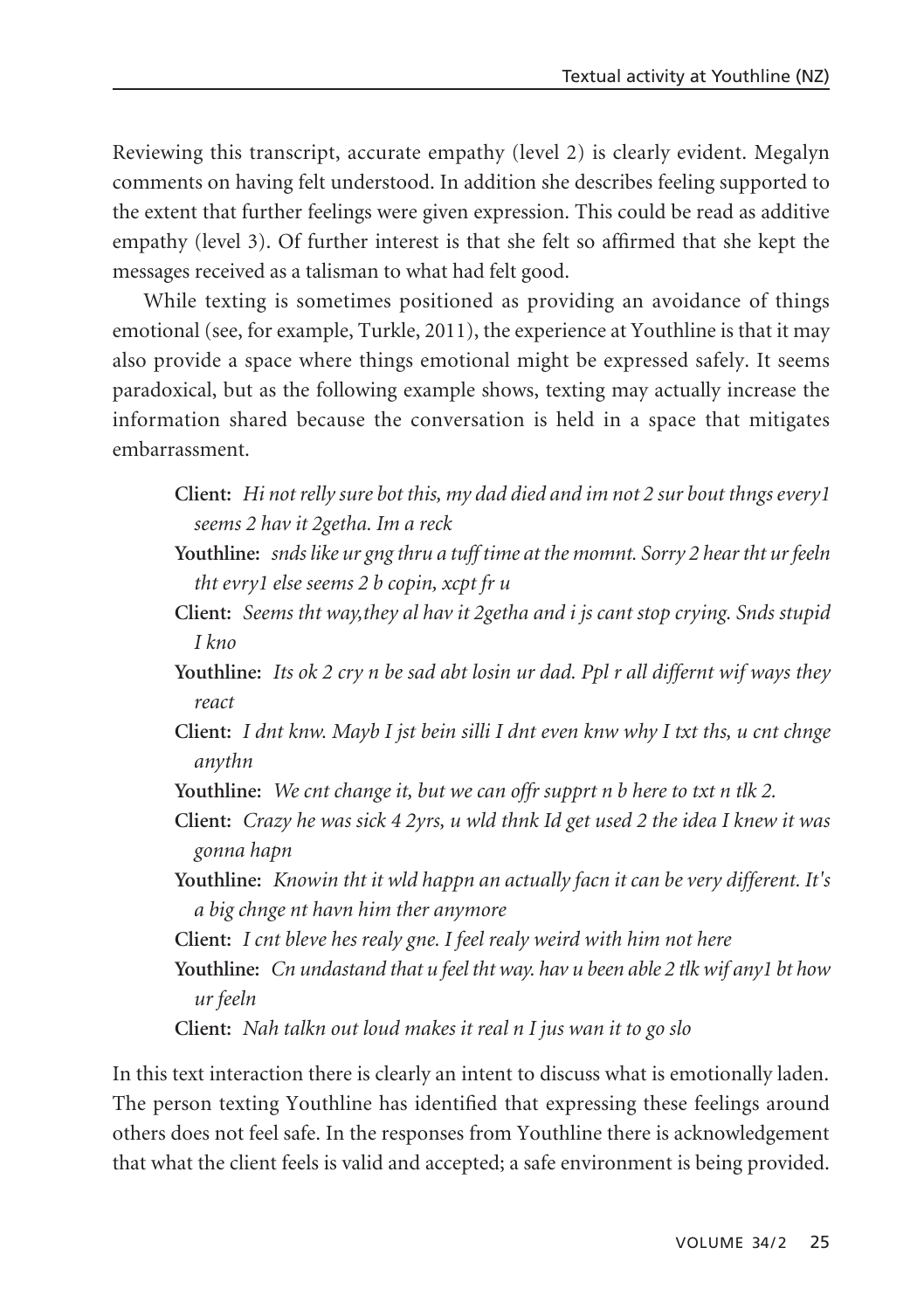In providing empathy inside a texted interaction, the client's own pace for what they are adjusting to is respected. Mapping the levels of empathy against the digital trace suggests that accurate empathy is being conveyed.

*Unconditional positive regard:* Having an unconditional positive regard is to provide a space in which a person might disclose without feeling judged. In the example above there is acceptance of the expression of emotions without judgement. The interaction provided containment for the expression of feelings that might otherwise be experienced as overwhelming. Given that the organisation follows a non-directive tradition, space is provided for a person to explore possibilities and not be directed as to what they should or shouldn't do. There is acceptance that the client has the right to control the pace at which they are coming to terms with grief, and who they might talk to, as well as the ways in which they might choose to talk.

Being non-judgemental in light of frequent pessimistic portrayals of texting is a challenge. Media representations have presented a predominantly negative view of texting as various concerns about its use have arisen. In addition to being associated with scholastic failure and cheating (*Exams ban for mobile phone users*, 2005), texting has been associated with social and emotional developmental delay (Turkle, 2011) as well as relational dysfunction (Hart, 2010). Specific concerns about content associate texting with bullying and sexting (the sending of sexually explicit material by text) (see, for example, St George, 2009). In addition, texting has been associated with personal injury (see, for example, Malick, 2007) as well as public risk (see, for example, "Drivers who text at wheel are '23 times more likely to crash'," 2009; Rowlands & Kavanagh, 2009). There are also reports implicating texting with psychological addictions through to zombiism (*Take anything But not my mobile phone,* 2009). It is worth noting that a similar level of concern was identified by Marvin (1988) in regard to the advent of the telephone.

*Congruence:* Congruence is associated with authenticity and genuineness (Rogers, 1957). Substantively different from most supportive relationships, texted conversations with Youthline may occur over several hours through to days, weeks or even months. A texted conversation that spans significant lengths of time is therefore likely to engage several people responding on behalf of Youthline. This provides a very different type of relationship from the kind that is more commonly anticipated in seeking emotional support, guidance, or counselling. In the digital traces examined, very few of those texting in ever asked how this was addressed.

In the following response from Youthline, a nested conversation provided a provocation for sensitive confrontation sustaining genuineness and congruence: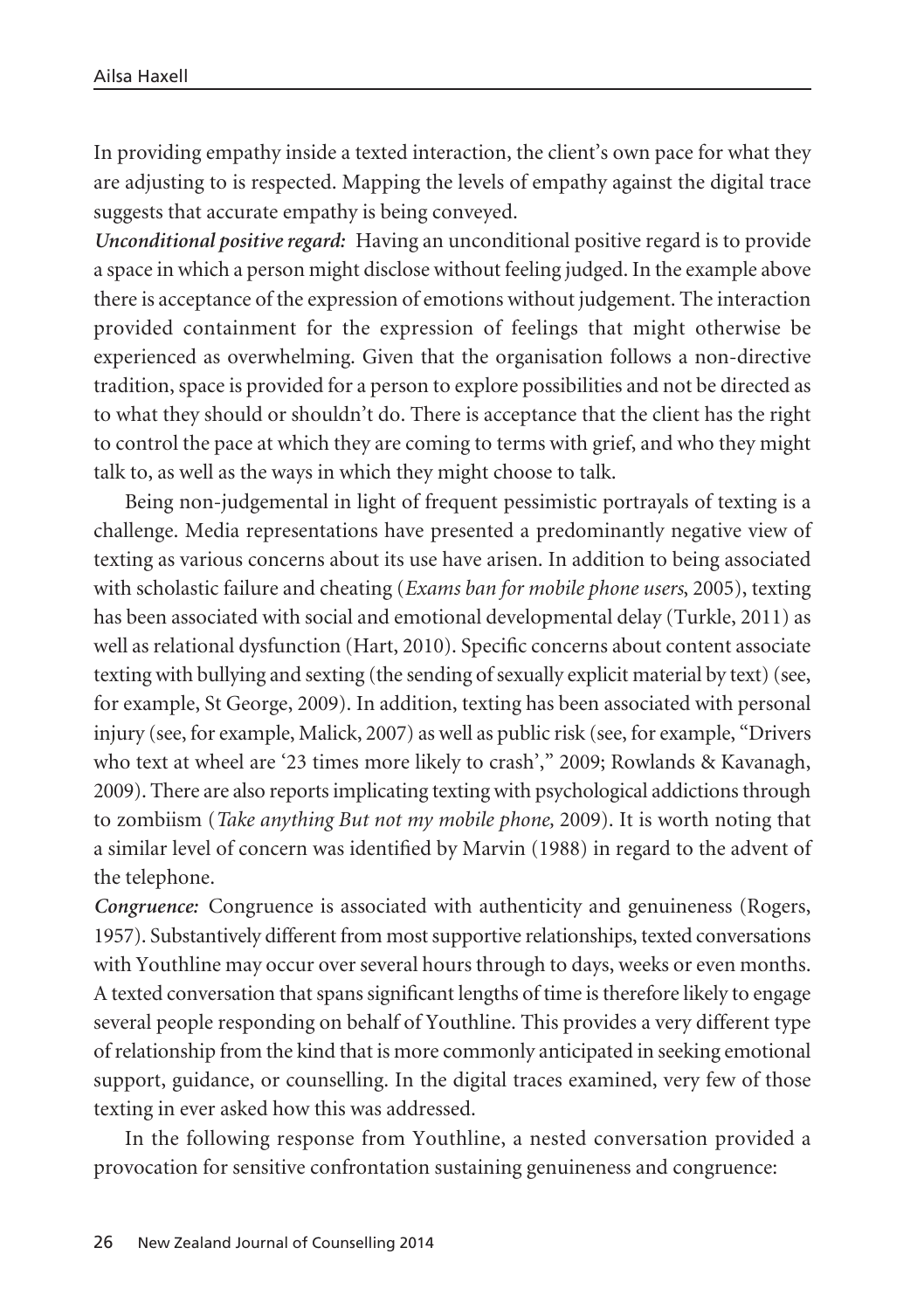**Youthline:** *I'm a bit confused earlier on you said "she" has cancer but now you are saying "I"*

The reply indicated that the phone had been passed to the friend who was now texting. Sharing a phone provided an easing into a conversation of support. However, the "thinness" of a texted conversation, stripped of verbal or visual cues, needs to be considered with sensitivity. In the absence of cues it is very easy to read too much or too little from a texted statement, but as shown by this example, an absence of information is managed by asking.

While there are obvious limitations when a single message is constrained by the need for brevity, what becomes apparent is that texting is not confined to any one utterance, but can instead be a conversation that develops and a therapeutic relationship that evolves involving multiple counsellors responding.

## *Texting is neither good nor bad, but different*

The examples above demonstrate that counselling skills may be mediated within a texting space. It is therefore possible that texting could support a working alliance and the conditions deemed to be highly desirable, if not necessary and sufficient, for the provision of a therapeutic relationship.

## **What the future holds**

Rather than focusing on whether text is good, bad, or even ugly as a way of providing emotional support, guidance, and counselling, I have suggested that it is timely to discuss how its differences might add to or detract from a working alliance and the therapeutic relationship. Centre-staging the *relationship* as critical rather than the *medium* provides the potential to move forward.

Positioning the relationship as central is not new to offering emotional support, guidance, and counselling; nonetheless, there is purpose in re-establishing its importance. During the time I was exploring the use of text messaging at Youthline, a media broadcast positioned text counselling as having killed (NewstalkZB, 2010).<sup>1</sup> That texting for emotional support, guidance, and counselling could be done poorly is not disputed here. The possibility that this article might be used to validate practice that is poor has generated much soul-searching on my part. Like Weizenbaum's relationship with ELIZA (Weizenbaum, 1966, 1976), or the classic story of Mary Shelley's Frankenstein and his relationship with Creature (Shelley, 2008; originally published 1818), intentions and actualities may differ. My response is that counselling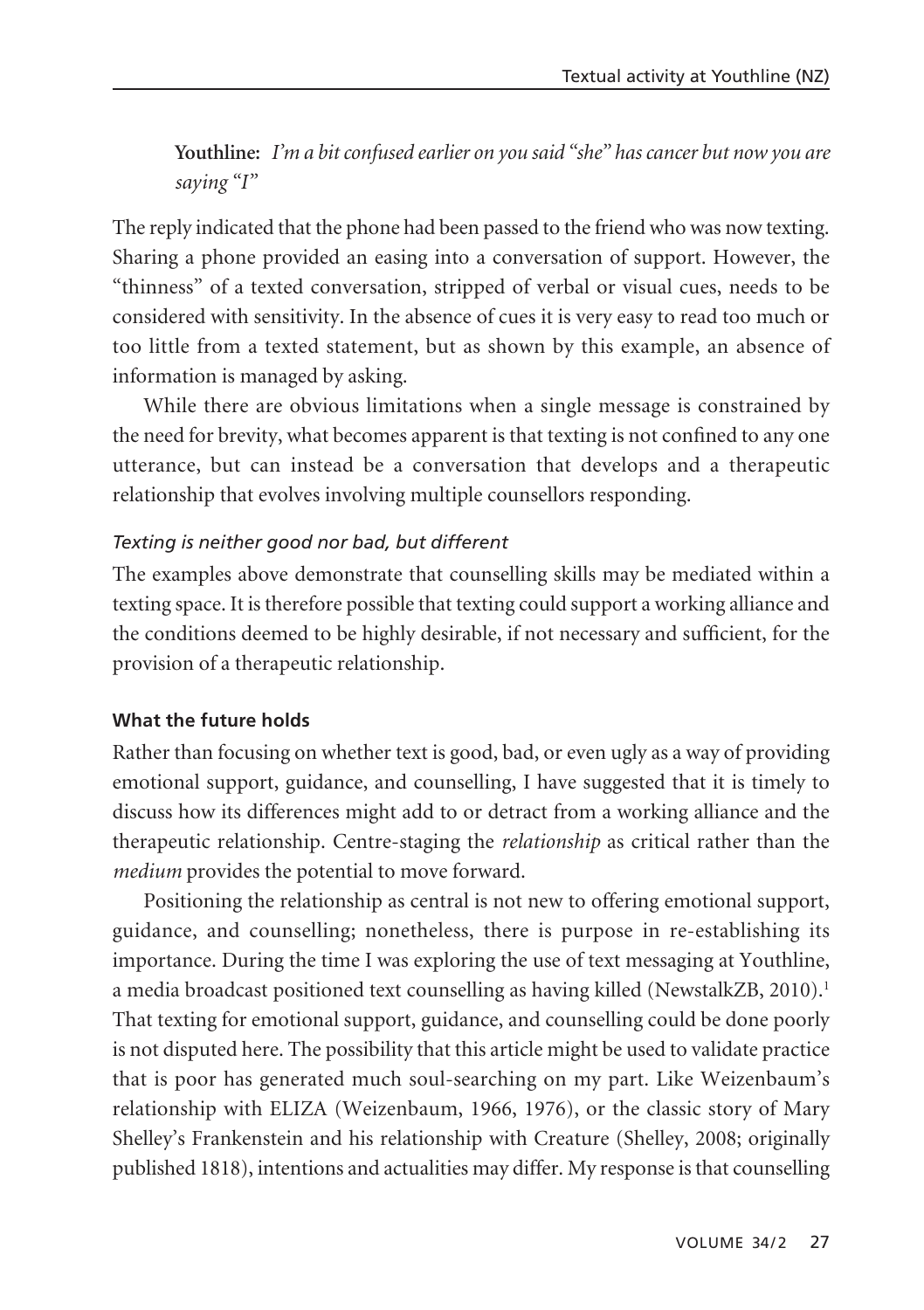practices can neither be "made for good" nor made in the abstract. In relating this to novel practices in the provision of emotional support, consideration is therefore directed toward taking care, rather than taking control.

Getting accustomed to "now" does not hold well in uncertain futures. Already Youthline is experiencing much longer text messages, in part because of a reduction in "text speak." The types of phones now prevalent no longer limit a message to being read in such a small space, and no longer rely on multiple key presses on a numeric keypad that was never intended for holding conversations. In addition, most mobile phones no longer indicate when a particular utterance has gone beyond the 160 characters of a single-costed SMS message. This, in conjunction with increasingly lower costs of text messaging, means the imperative to be brief is reduced. However, further alterations as internet-capable "smart phones" become more common, alongside dramatic changes in funding plans, are likely to make internet connectivity much cheaper. Such changes and, increasingly, more freely available spaces in which wi-fi connectivity is enabled, are again likely to alter preferred ways of relating.

#### **Conclusion**

How we interact is altered when texting; *that* we interact is not. The constraints of space may limit a single response, but it is important to see that such responding occurs inside relationships. It is not possible to answer whether texting for emotional support, guidance, and counselling is good or bad in the abstract. This article therefore argues that text counselling is neither good nor bad, but different.

The working alliance negotiated through a texting medium is different from what might have been developed otherwise. At the same time, there is appreciation for how such a relationship may not otherwise have been possible. While texting is frequently positioned in ways that would see it marginalised by its association with negativity, there is scope for appreciating that therapeutic conversations might be possible via this medium that would not otherwise occur. The provocation to reconsider purpose has been useful for Youthline (NZ). While its staff are now world leaders in the provision of a text messaging helpline, they are no more attached to text messaging than they are to landlines or to computers. Their attachment is to working with young people, as it has always been.

This study set out to demonstrate how Youthline negotiated the medium of text messaging and how skills associated with the provision of emotional support, guidance, and counselling might translate to the very small screen space of text messaging.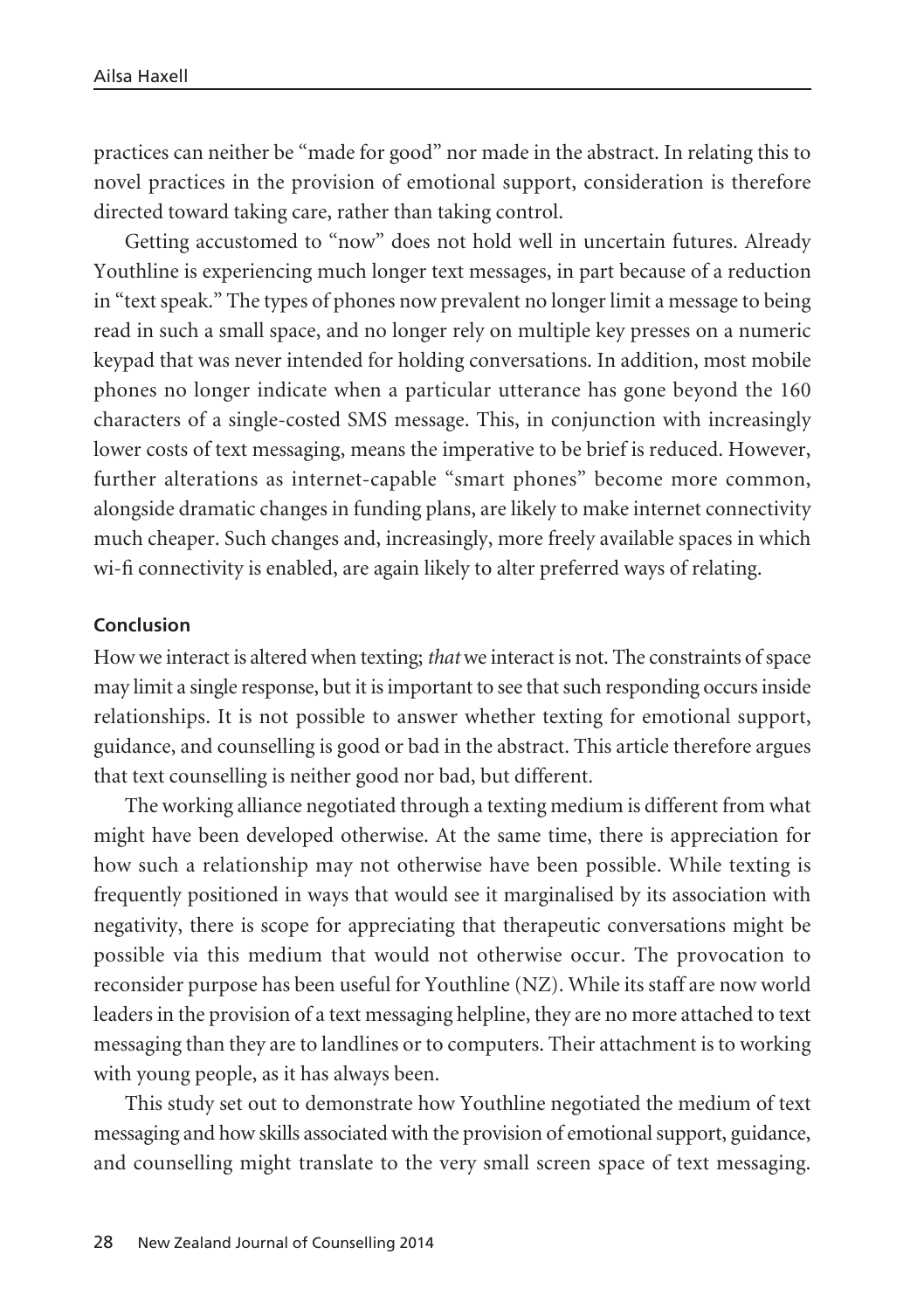Although this has been demonstrated, the intention is not to convert others to working within technologically mediated means. While the findings demonstrate that it is possible to establish a working relationship and that skills associated with a therapeutic relationship may translate within this medium, a stronger message is in being attentive to the "voice" of young people and what this means for working in a relationship.

#### Endnotes

1. Neither the young person who died, nor the counsellor involved, was associated with Youthline. In the 28-page report (opinion 09HDC01409) (Health and Disability Commissioner Te Touihau Hauroa Hautanga, 2010) three sentences relate to a text conversation occurring with a counsellor. The remainder of the report identified many factors in what was, overall, poorly managed health care.

## References

- Christogiorgosa, S., Vassilopouloub, V., Floroub, A., Xydoub, V., Douvoub, M., Vgenopouloub, S., & Tsiantisc, J. (2010). Telephone counselling with adolescents and countertransference phenomena: Particularities and challenges. *British Journal of Guidance and Counselling, 38*(3), 313–325. doi:10.1080/03069885.2010.482394
- Cook, J., & Doyle, C. (2002). Working alliance in online therapy as compared to face-to-face therapy. *Cyberpsychology Behavior, 5*(2), 95–105.
- Drivers who text at wheel are '23 times more likely to crash'. (2009, January 9). *The Telegraph*. Retrieved from http://www.telegraph.co.uk/news/uknews/5928414/Drivers-who-text-atwheel-are-23-times-more-likely-to-crash.html
- *Exams ban for mobile phone users*. (2005, April 15). Retrieved November 30, 2010, from http://news.bbc.co.uk/2/hi/uk\_news/education/4448167.stm
- Hanley, T. (2009). The working alliance in online therapy with young people: Preliminary findings. *British Journal of Guidance & Counselling, 37*(3), 257–269. doi:10.1080/ 03069880902956991
- Hart, V. A. (2010). Text messaging: The antithesis of interpersonal relating. *Journal of Psychosocial Nursing, 8*(12). doi:10.3928/02793695-20101102-02
- Health and Disability Commissioner Te Touihau Hauroa Hautanga. (2010). *Counsellor, Mrs C. A Report by the Acting Health and Disability Commissioner (Opinion 09HDC01409)*. Retrieved from http://www.hdc.org.nz/media/142840/09hdc01409counsellor.pdf
- King, R., Bambling, M., Lloyd, C., Gomurra, R., Smith, S., Reid, W., & Wegner, K. (2006). Online counselling: The motives and experiences of young people who choose the Internet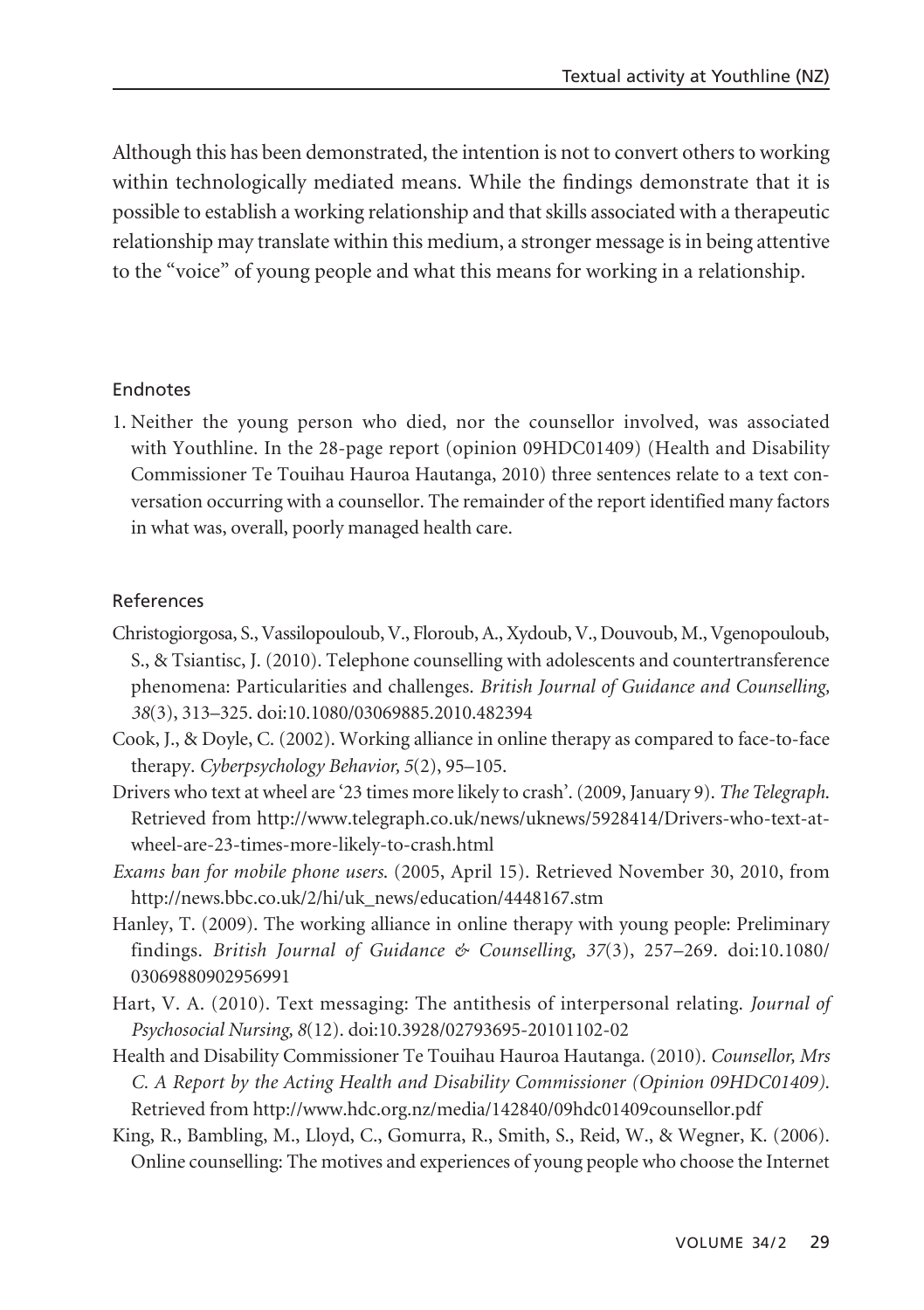instead of face to face or telephone counselling. *Counselling and Psychotherapy Research: Linking Research with Practice, 6*(3), 169–174. doi:10.1080/14733140600848179

- Kirschenbaum, H., & Jourdan, A. (2005). The current status of Carl Rogers and the personcentred approach. *Psychotherapy: Theory, Research, Practice, Training, 42*(1), 37–51. doi:10.1037/ 0033-3204.42.1.37
- Malick, H. (2007). *New Zealander diagnosed with text messager's thumb*. Retrieved August 15, 2009, from http://gizmodo.com/337152/new-zealander-diagnosed-with-text-messagersthumb
- Mallen, M., Vogel, D., & Rochlen, A. (2005). The practical aspects of online counselling: Ethics, training, technology and competency. *The Counseling Psychologist, 33*(6), 776–818. Retrieved from http://tcp.sagepub.com/content/33/6/776 doi:10.1177/0011000005278625
- Marvin, C. (1988). *When old technologies were new. Thinking about electric communication in the late nineteenth century*. New York, NY: Oxford University Press.
- Mearns, D., Thorne, B., & McLeod, J. (2013). *Person-centred counselling in action* (4th ed.). London, England: Sage.
- NewstalkZB. (2010, August 8). *Teen suicide after text advice*[Radio news broadcast]. Retrieved from http://www.newstalkzb.co.nz/newsdetail1.asp?storyID=179968
- Office of Film and Literature Classification and UMR Research. (2010). *Young people's use of entertainment mediums—2010*. Wellington, New Zealand: New Zealand Government. Retrieved from http://www.classificationoffice.govt.nz/PDFs/research-young-peoples-useof-entertainment-mediums-2010.pdf
- Pols, J., & Moser, I. (2009). Cold technologies versus warm care? On affective and social relations with and through care technologies. *European Journal of Disability Research, 3*, 159–178. doi:10.1016/j.alter.2009.01.003
- Reece, R. J., Conoley, C. W., & Brossart, D. F. (2002). Effectiveness of telephone counseling: A field-based investigation. *Journal of Counseling Psychology, 49*(2), 233–242. doi:10.1037// 0022-0167.49.2.233
- Reynolds, D. J. J., Stiles, W. B., & Grohol, J. M. (2006). An investigation of session impact and alliance in internet based psychotherapy: Preliminary results. *Counselling and Psychotherapy Research, 6*(3), 164–168. doi:10.1080/14733140600853617
- Rogers, C. (1957). The necessary and sufficient conditions of psychotherapeutic personality change. *Journal of Consulting Psychology, 21*(2), 95–103. doi:apa.org/psycinfo/1959-00842- 001
- Rowlands, T., & Kavanagh, J. (2009, March 5). *Text messages of engineer in deadly train wreck detailed*. CNN. Retrieved from http://edition.cnn.com/2009/US/03/05/train.text
- Shelley, M. (2008). *Frankenstein; Or, the modern Prometheus* (Electronic ed.). (Original work published 1818.) Retrieved from http://www.gutenberg.org/ebooks/84?msg=welcome\_ stranger
- St George, D. (2009, February 23). OMG! Teens' lives being taken over by texting. *Seattle*